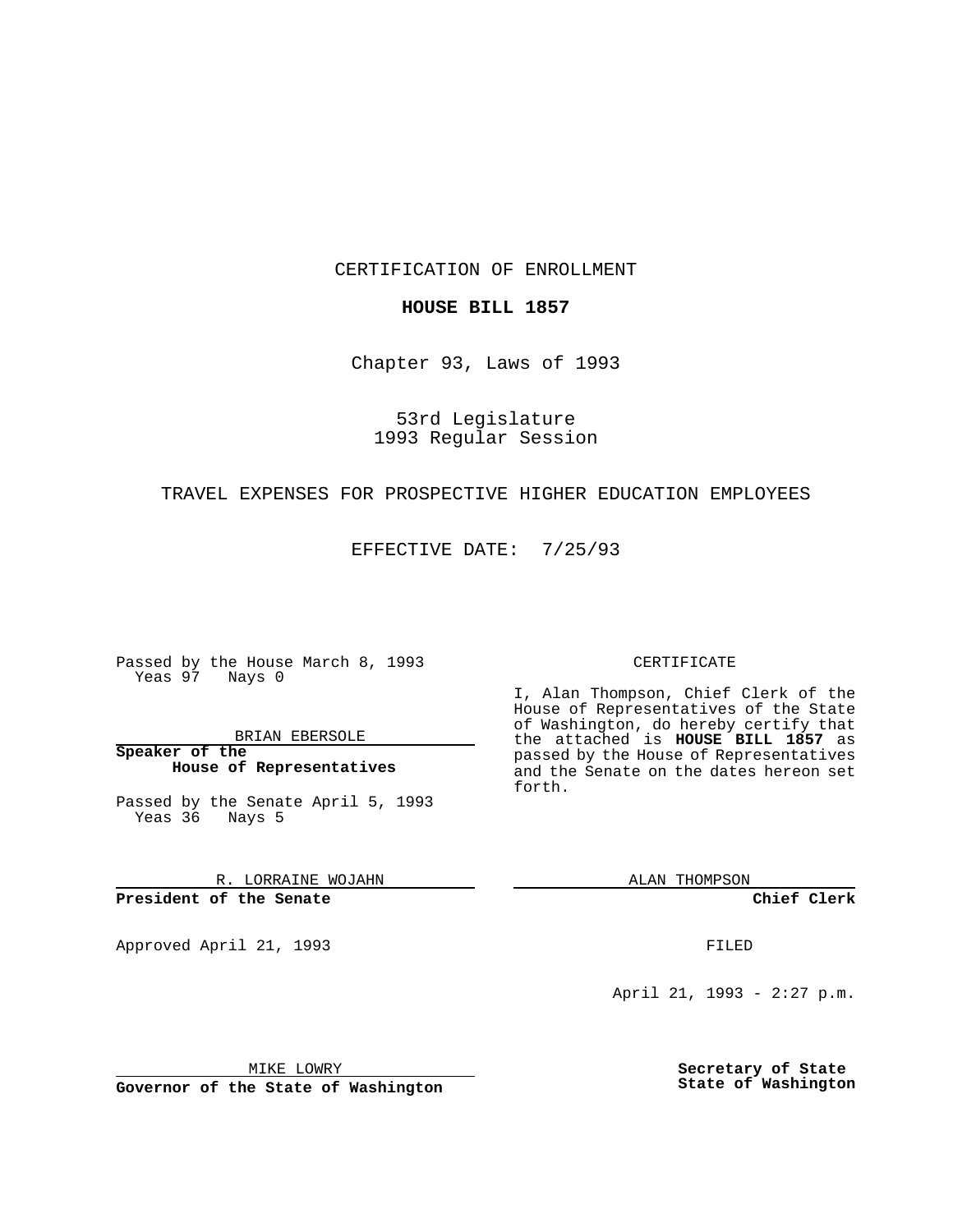# **HOUSE BILL 1857** \_\_\_\_\_\_\_\_\_\_\_\_\_\_\_\_\_\_\_\_\_\_\_\_\_\_\_\_\_\_\_\_\_\_\_\_\_\_\_\_\_\_\_\_\_\_\_

\_\_\_\_\_\_\_\_\_\_\_\_\_\_\_\_\_\_\_\_\_\_\_\_\_\_\_\_\_\_\_\_\_\_\_\_\_\_\_\_\_\_\_\_\_\_\_

Passed Legislature - 1993 Regular Session

## **State of Washington 53rd Legislature 1993 Regular Session**

**By** Representatives Shin, Brumsickle, L. Johnson, Wood and Romero; by request of State Board for Community and Technical Colleges

Read first time 02/12/93. Referred to Committee on Higher Education.

 AN ACT Relating to travel expenses of prospective higher education employees; and amending RCW 43.03.130.

BE IT ENACTED BY THE LEGISLATURE OF THE STATE OF WASHINGTON:

 **Sec. 1.** RCW 43.03.130 and 1975-'76 2nd ex.s. c 34 s 96 are each amended to read as follows:

 Any state office, commission, department or institution may agree to pay the travel expenses of a prospective employee as an inducement for such applicant to travel to a designated place to be interviewed by and for the convenience of such agency: PROVIDED, That if such employment is to be in the classified service, such offer may be made only on the express authorization of the state department of personnel, or other corresponding personnel agency as provided by chapter 41.06 RCW, to applicants reporting for a merit system examination or to applicants from an eligible register reporting for a pre-employment interview. Travel expenses authorized for prospective employees called for interviews shall be payable at rates in accordance with RCW 43.03.050 and 43.03.060 as now existing or hereafter amended. When an applicant is called to be interviewed by or on behalf of more than one agency, the authorized travel expenses may be paid directly by the